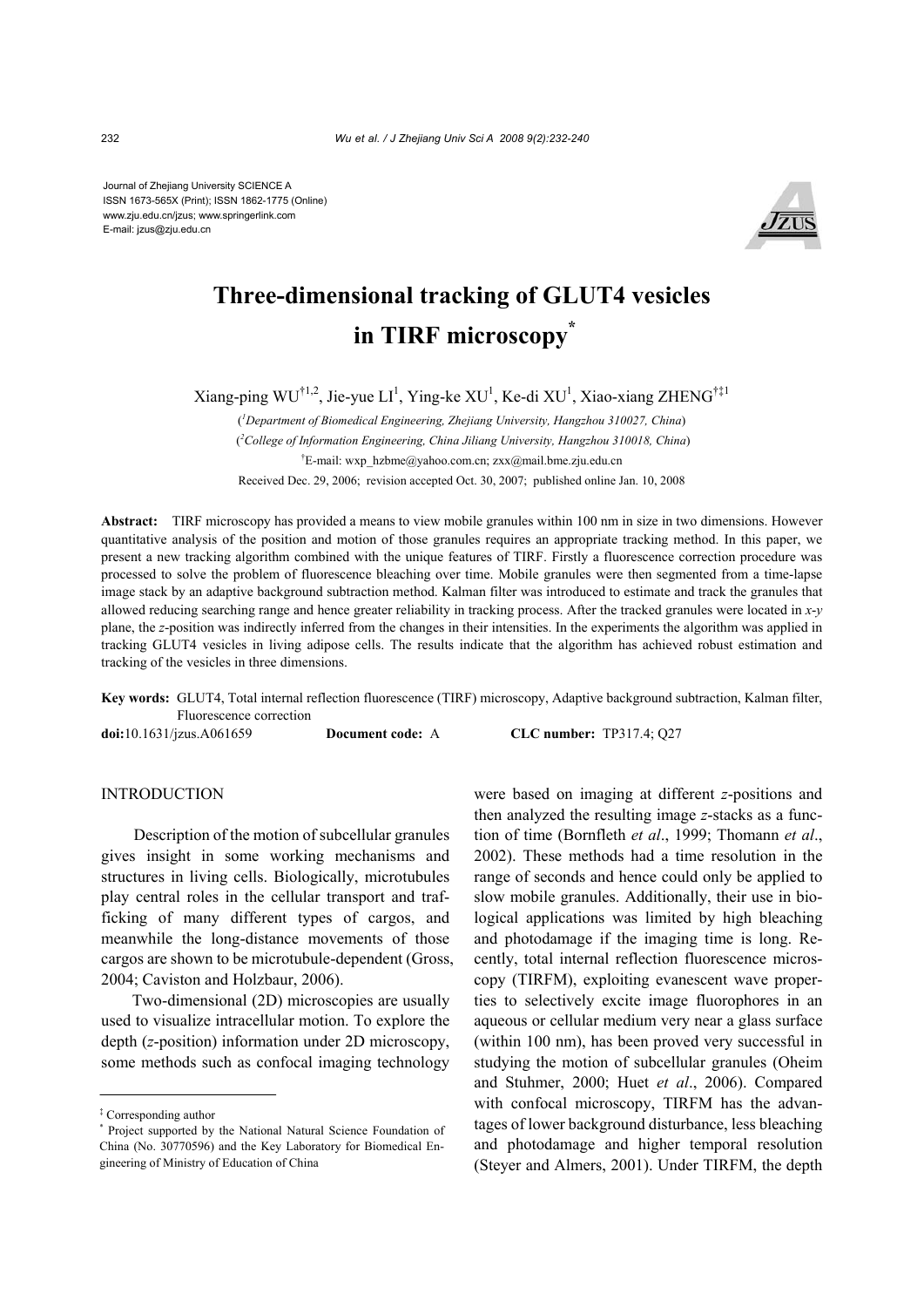offset of a granule to its initial *z*-position can be indirectly inferred from its variation of intensity, since the intensity of the evanescent wave decreases exponentially in the direction orthogonal to the coverslip. In the case of images captured by TIRFM, the intensity is assumed to be constant over time and is only affected by changes in depth and fluorescence bleaching. To exactly calculate the *z*-position, the impact of fluorescence bleaching must be excluded and then a fluorescence correction procedure is consequently demanded to compensate the loss of intensity due to bleaching.

To suppress noise and to achieve tracking stability, tracking is often performed within a Bayesian framework where each object is represented by a state vector evolving along time by biologically realistic dynamic models. The Bayesian tracking allows us to predict the new position of an object knowing its past positions and then seek it in a subsequent frame image within a small region that will save computational consumption and be less sensitive to noise and fake objects. The practical implementation of the Bayesian estimation is usually achieved by some temporal filters such as Kalman filter (Kalman, 1960) and Monte Carlo filter (Isard and Blake, 1998), and these fitters have been widely utilized in biological applications (Genovesio *et al*., 2006; Smal *et al*., 2006; 2007). Temporal filters smooth measured position of object by improving their localization, the measurement being provided by an independent detection algorithm. In the studies of Cheezum *et al*.(2001) and Sbalzarini and Koumoutsakos (2005), different point detection algorithms had been compared and a conclusion was drawn that Gaussian fit was the superior algorithm to locate point objects in terms of both accuracy and precision.

In this study, the long-distance movements of GFP-tagged glucose transporter 4 (GLUT4) vesicles were observed in real-time under TIRFM and a 3D tracking algorithm according to the unique features of TIRFM was put forward. The tracking algorithm consists of fluorescence correction, background subtraction and Kalman filtering, and could be employed to ascertain the role of microtubules in intracellular transportation of GLUT4 vesicles and the mechanisms of GLUT4 transportation in rat primary adipocytes.

#### FLUORESCENCE CORRECTION

Fluorescence from TIRF microscopy, as excited by argon laser, has time-bleaching character which reflects loss of intensity on fluorescent granules. This time-decaying process is normally assumed to decrease exponentially, which is similar to a depthdecaying process due to scattering and absorption of both excitation and fluorescence light along layers of specimen (Kervrann *et al*., 2004; Schneckenburger *et al*., 2004). So they both can be modeled by an exponential function:

$$
\overline{I}_t = \overline{I}_0 e^{-At} |_{t=0,1,\dots,N_t}, \qquad (1)
$$

where *t* denotes the sequence number of a frame image.  $\overline{I}_t$  is the average intensity of frame *t*,  $\overline{I}_0$  is the average intensity of the quenchable component before bleaching, and *A* is exponential rate constant. Then Kervrann *et al*.(2004)'s extended linear model is adopted here on TIRFM sequential images over time:

$$
\Delta I_t(L) = I_t(L) - I_{t-1}(L) = -kI_t(L) - m,\qquad(2)
$$

where  $\Delta I_i(L)$  is the numerical approximation of the partial derivative  $dI_t(L)/dt$  along the time-lapse computed for immediately consecutive two frames,  $L=(x, y)$  denotes the spatial coordinates of the 2D discrete images with *N* pixels, and *k* and *m* are the two demanded parameters of this model which are calculated by robust statistical estimation techniques (Kervrann *et al*., 2004). Once *k* and *m* are derived, they are used to compute the compensated time-lapse image frames. A restored image  $I'_{t+1}(L)$  computed from an original image frame  $I_{t+1}(L)$ , with reference to an initial frame  $I_t(L)$  chosen manually, is obtained. Generally speaking, given an input frame  $I_{t+n}(L)$  at time *t*+*n* and *n* successive pairs of estimated parameters  $(k_i, m_j)|_{j=t,t+1,\ldots,t+n}$ , the restored image is warped backwards with reference to the frame *t*.

The correction approach is the first step of the whole tracking procedure. All the image stacks used in the following were corrected based on the above compensation method.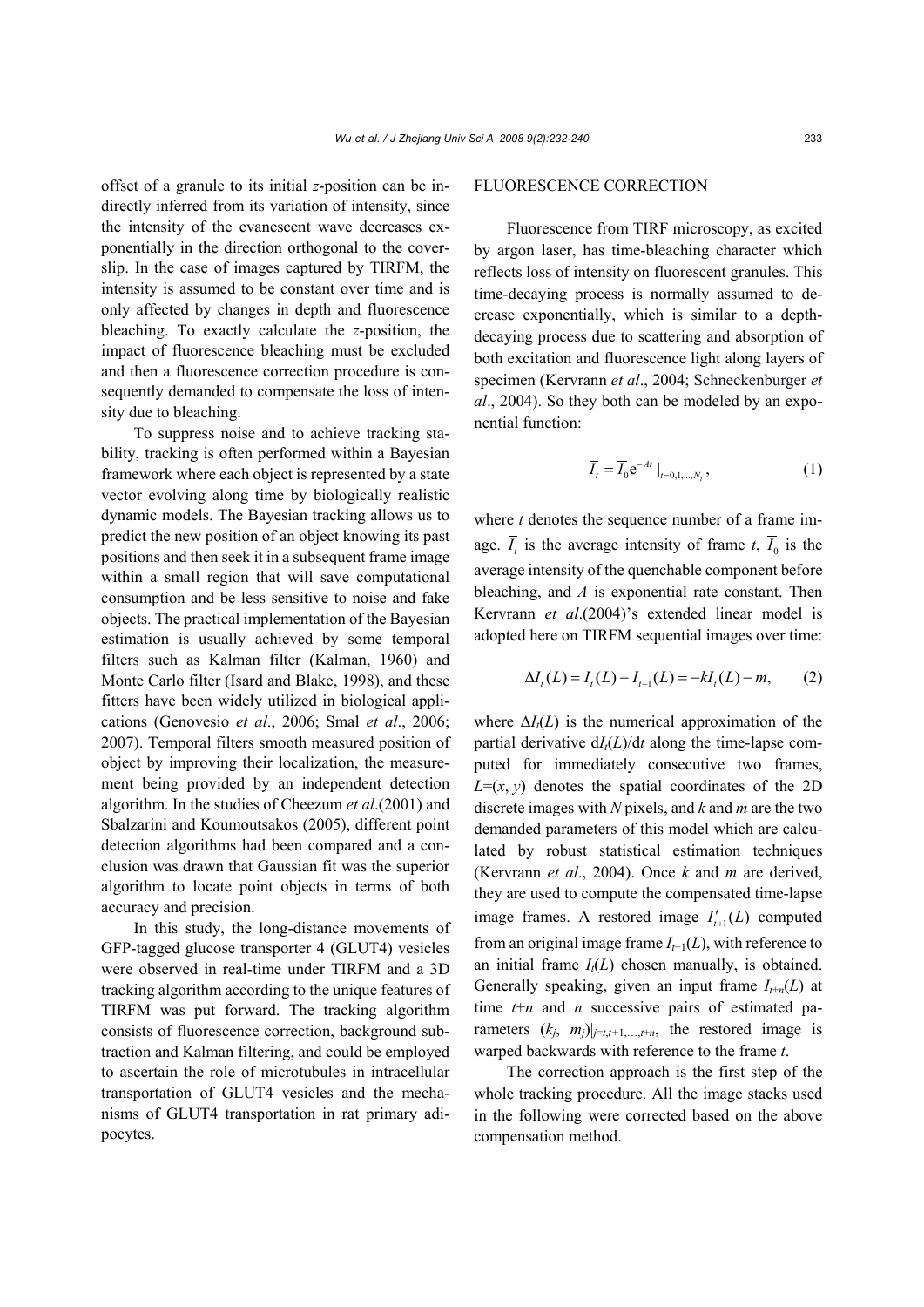## BACKGROUND SUBTRACTION

Tracking of moving vesicles requires to distinguish the fluorescently tagged moving vesicles. In image sequence analysis, the detection of moving objects is usually easier if a background subtraction procedure is applied (Hayman and Eklundh, 2003; Piccardi, 2004). Background subtraction involves calculating a reference image and subtracting each frame from this image. The simplest form of the reference image is a time-averaged image. This approach suffers from gradual illumination changes in the scene. In the case of images showing fluorescently tagged particles, the global image intensity can vary slowly along time even after fluorescence bleaching compensation. Therefore a simple stationary model for the background is too restrictive and the background subtraction approach used here should be adaptive along time.

(1) Background modeling. It is important to construct a statistical representation of the scene background that supports sensitive detection of mobile granules in the scene. One useful tool for building such representations is statistical modeling, where the intensity values of each pixel over time are modeled as a random variable with an associated probability density function. The density function can be represented parametrically using a normal distribution which is assumed to approximate the actual distribution, with the associated parameters estimated. The mean parameter  $\mu_i$  and variance parameter  $\sigma_i$  are estimated for each pixel from *n* sampling frames. In order to obtain a background image without foreground objects, a median is applied for estimation of mean and least trimmed squares (LTS) regression (Ahdesmäki *et al*., 2007) for variance. The central idea behind LTS is that instead of considering complete data set we choose a subset of the signal and use the ordinary least squares regression for the subset.

$$
\sigma_i^2 = \frac{2}{n} \min \sum_{s=1}^{n/2} [I_i(s) - \mu_i]^2, \tag{3}
$$

where *s* denotes the subset which corresponds to the  $n/2$  lowest values of the measured time points.  $I_i(s)$  is the intensity value of pixel *i* in the sampling frame *t*.

(2) Foreground extraction. The background model can be used to perform background subtraction

as follows. The pixel *i* at time step *t* is compared to the model. If  $|I_i(t) - \mu_i| > 3\sigma_i$ , then the pixel is set to foreground. Otherwise it is set to background.

(3) Model update. The background model is adapted on-line using simple recursive updates to cope with scene changes. Adaptation is performed only at image locations that have been labelled as the background region. Recursive estimation of the mean and variance can be performed using the following update equations given the latest measurement  $Obs_{i,t+1}$  at time step  $t+1$ :

$$
\mu_{i,t+1} = \alpha \mu_{i,t} + (1 - \alpha)Obs_{i,t+1},
$$
\n
$$
\sigma_{i,t+1}^2 = \alpha [\sigma_{i,t}^2 + (\mu_{i,t+1} - \mu_{i,t})^2] + (1 - \alpha)(Obs_{i,t+1} - \mu_{i,t+1})^2.
$$
\n(5)

These updates estimate a nonstationary Gaussian distribution. The mean and the variance can be time varying. The constant  $\alpha$  is set empirically to control the rate of adaptation  $(0 < \alpha < 1)$ .

## KALMAN FILTERING

Tracking can be formalized as a state estimation problem. The tracked object is quantized to a state vector  $s \in \mathbb{R}^n$ . The goal of tracking is to compute, at each time step, a density function  $p(s_t)$  on the state space. In this paper, the state  $s_f=(l_x, v_x, l_y, v_y, l_z, v_z)$ includes the position and motion of the object;  $l_x$ ,  $l_y$ and  $l_z$  are coordinates of the location; and  $v_x$ ,  $v_y$  and  $v_z$ are the instant velocities in the *x*, *y* and *z* directions.

A temporal filter, Kalman filter, is used here to predict and estimate the state of a discrete-time controlled process. The use of a Kalman filter requires a mathematical (state-space) model for the dynamics of the process to be estimated, the target motion in this case. For the time interval between adjacent frames was very small in our experiment, we assumed that the velocity of object is constant between two adjacent frames and may be variable between three or more frames. Accordingly, a simple nearly constant velocity model suffices for the target dynamics. The state-space model is given by:

$$
\mathbf{s}_{t} = A\mathbf{s}_{t-1} + \mathbf{w}_{t-1},
$$
\n
$$
\text{where } A = \text{diag}(A_{1}, A_{1}, A_{1}), \ A_{1} = \begin{bmatrix} 1 & \Delta t \\ 0 & 1 \end{bmatrix}.
$$
\n
$$
(6)
$$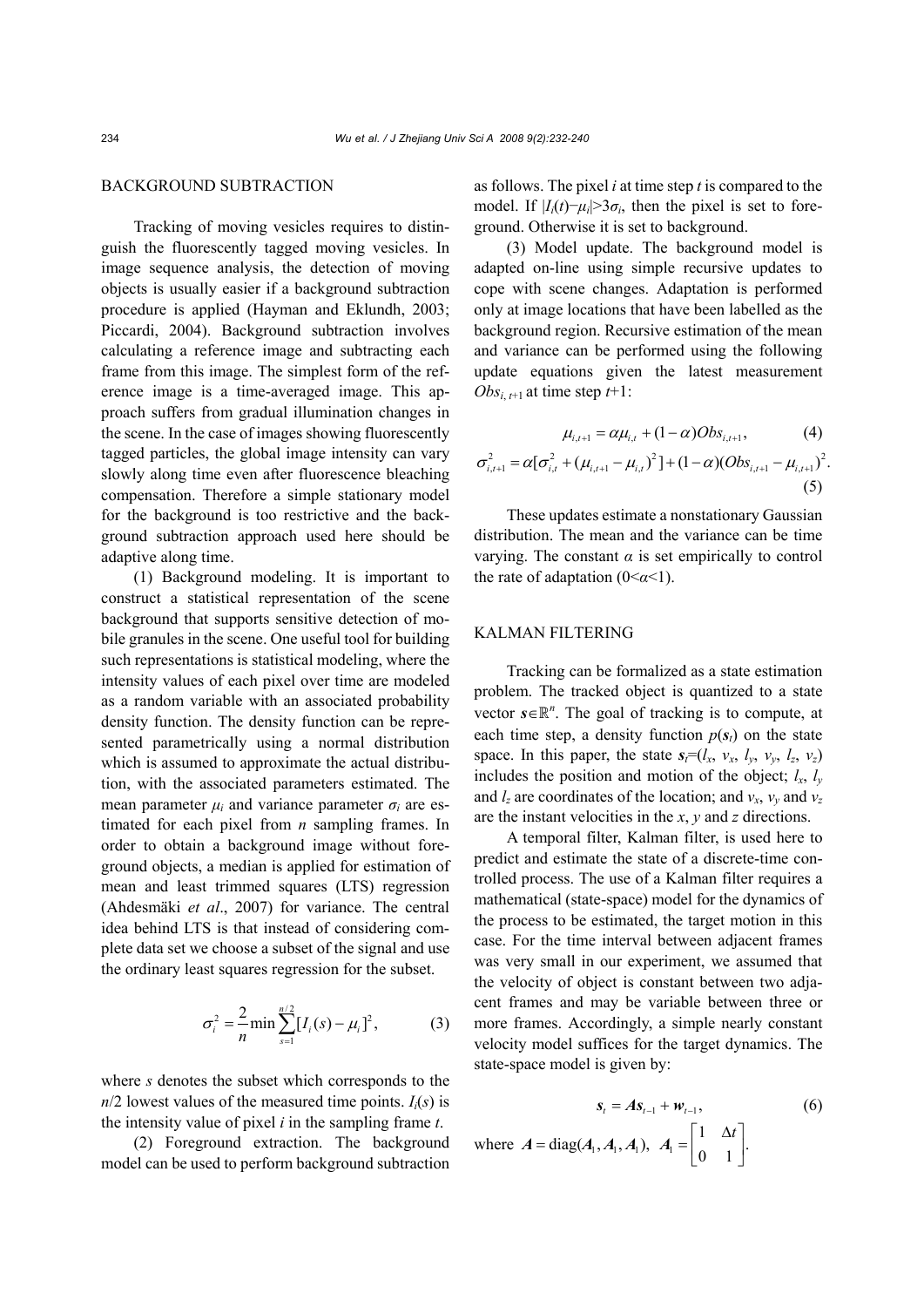The  $6\times 6$  matrix *A* in the dynamic Eq.(6) is the transition matrix which relates the state at previous time step *t*−1 to the state at the current step *t*. Δ*t* is the time interval between two adjacent frames.

The use of a Kalman filter requires not only a dynamic model as described above, but also a measurement model for available measurement  $\boldsymbol{Ob} \in \mathbb{R}^n$ :

$$
\boldsymbol{Ob}_{t} = \boldsymbol{H}\boldsymbol{s}_{t} + \boldsymbol{u}_{t}, \qquad (7)
$$

where 
$$
\boldsymbol{H} = \begin{bmatrix} 1 & 0 & 0 & 0 & 0 & 0 \\ 0 & 1 & 0 & 0 & 0 & 0 \\ 0 & 0 & 1 & 0 & 0 & 0 \end{bmatrix}.
$$

The  $3\times 6$  matrix *H* in the measurement Eq.(7) relates the state to the measurement  $\boldsymbol{Ob}_t$ . The process noise  $w_{t-1}$  with the covariance  $Q_{t-1}$  represents the error or innovation in *st* compared to *st*−1. As the target dynamics model is represented by a nearly constant velocity model, the noise "acceleration" is tiny with a small effect on  $s_t$  that accounts for unpredictable modeling errors. Then the covariance  $Q_{t-1}$  is assumed to be a very small but non-zero constant vector and similarly for  $\mathbf{R}_t$ , the covariance of the measurement noise  $u_t$ . The non-zero variances give more flexibility in tuning the filter.

The Kalman filter estimates a process by using a form of feedback control: the filter estimates the process state at some time and then obtains feedback in the form of measurements with noise. As such, the equations for the Kalman filter fall into two groups: time update equations and measurement update equations. The time update equations are responsible for projecting forward (in time) the current state  $s_{t-1}$ , and error covariance estimates  $P_{t-1}$  are used to obtain the a priori estimates for the next time step:

$$
\hat{\mathbf{s}}_t = A \mathbf{s}_{t-1},\tag{8}
$$

$$
\hat{\boldsymbol{P}}_t = \boldsymbol{A} \boldsymbol{P}_{t-1} \boldsymbol{A}^{\mathrm{T}} + \boldsymbol{Q}_{t-1}.
$$
 (9)

The measurement update equations are responsible for the feedback, i.e., for incorporating a new measurement  $\boldsymbol{Ob}_t$  into the a priori estimate to obtain an improved updated estimate:

$$
\boldsymbol{K}_{t} = \hat{\boldsymbol{P}}_{t} \boldsymbol{H}^{\mathrm{T}} (\boldsymbol{H} \hat{\boldsymbol{P}}_{t} \boldsymbol{H}^{\mathrm{T}} + \boldsymbol{R}_{t})^{-1}, \qquad (10)
$$

$$
\mathbf{s}_{t} = \hat{\mathbf{s}}_{t} + \mathbf{K}_{t}(\mathbf{O}\mathbf{b}_{t} - \mathbf{H}\hat{\mathbf{s}}_{t}),
$$
 (11)

$$
\boldsymbol{P}_{t} = (\boldsymbol{I} - \boldsymbol{K}_{t} \boldsymbol{H}) \hat{\boldsymbol{P}}_{t}, \qquad (12)
$$

*K* is the Kalman gain. After each time and measurement update pair, the process is repeated with the previous a posteriori estimates used to project or predict the new a priori estimates.

To get the measurement value for the Kalman filter, a tracked granule is roughly located firstly in *x*-*y* plane. In the *x*-*y* image plane, the tracked vesicle is searched in 10×10 ROI. The centre of ROI is predicted by Eq.(8). In this region, the pixel is identified as the centre of tracked granule if its intensity is a local maximum and the number of its neighboring pixels with their intensities around a certain threshold is greater than 4. Here the threshold is determined by the predicted *z*-position which is also predicted through Eq.(8). The relation between *z*-position and the intensity of tracked granule will be discussed in the following.

After the tracked granule is roughly located as above, its intensity profile is fitted by a Gaussian profile. An ROI around is selected such that it is both large enough to yield a good Gaussian fit of the target granule, and small enough to prevent the influence of other fluorescent granules on the analysis. The intensity profile is fitted with the following 2D Gaussian function:

$$
I(r) = I_0 \exp\left[-\frac{(x - x_0)^2 + (y - y_0)^2}{\sigma^2}\right] + I_{BG}, \quad (13)
$$

 $x_0$ ,  $y_0$  are regarded as the coordinates of the granule centre and *x*, *y* are coordinates of neighboring pixels in the small region.  $I_{\text{BG}}$  is intensity of the background. Due to prior background subtraction procedure, here the  $I_{BG}$  can be set to zero.  $I_0$  and  $\sigma$  are fitted parameters which are yielded by the least-squares approximation.

Granule intensity corresponding to the area under the Gaussian fit is given by  $I_{\text{ves}}=I_0\sigma$ . Intensity variations along a trajectory,  $I_{\text{ves}}(t)$ , are obtained by repeating this procedure frame by frame. According to the exponential relationship between the fluorescence intensity of a particle and its vertical position as this granule moves within evanescent field, the vertical position of the particle can be obtained from the changes in granule's fluorescence intensity:

$$
z(t) - z_0 = -d \ln \left( I_{\text{ves}}(t) / I_{\text{ves}}(0) \right), \tag{14}
$$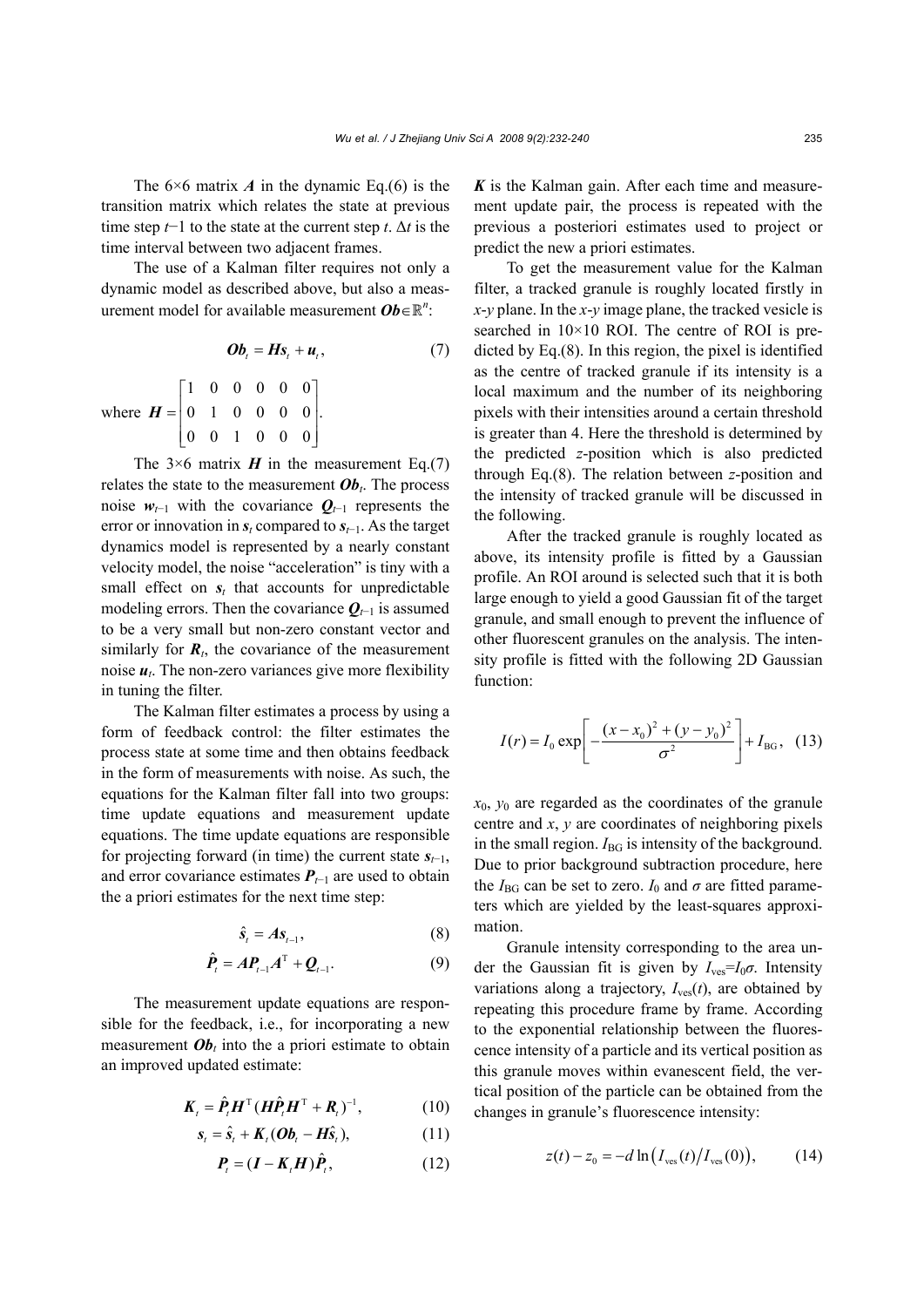where *d* is the penetration depth of the evanescent wave and  $z_0$ , corresponding to the initial position, is an unknown but constant offset for every granule.

#### EVALUATION ON SIMULATED DATA

To evaluate the tracker, a 3D synthetic image stack consisting of 5 slices separated by 350 nm was built. Tags in the slices generated by the Gibson point spread function (PSF) model (Gibson and Lanni, 1992) were positioned in the image space filled with a dark background (Fig.1), and additive white noise was superimposed to obtain test data at different signal noise ratios (SNR) (Fig.2) which was defined by Eq.(15). The size of every image slice is  $256 \times 256$ and one pixel denotes 162 nm.

$$
SNR = 10 \cdot \lg \left( \sum_{x=1}^{M} \sum_{y=1}^{N} \left( f(x, y) \right)^2 / \sum_{x=1}^{M} \sum_{y=1}^{N} \left( n(x, y) \right)^2 \right). (15)
$$

The tracking algorithm (not including the preprocess steps) proposed in this study was performed in the synthetic image stack and the localization error was calculated as follows:

$$
err = \sqrt{\frac{1}{N} \sum_{k=1}^{N} ||\mathbf{L}_k - \mathbf{L}_k^0||^2},
$$
 (16)

 $L_k = (x_k, y_k, z_k)^T$  is the estimated position of the tag, which is the center position of the PSF, and  $\mathbf{L}_{k}^{0} = (x_{k}^{0}, y_{k}^{0}, z_{k}^{0})^{\text{T}}$  represents the true tag position known from the simulation settings where the motion in the *x*-*y* plane are described by Eq.(6) and the *z*-positions along the stack are assumed to gradually move away from the coverslip with 350 nm every two slips. Fig.3a displays the total localization error as a function of the SNR and we can see from it that the localization precision can reach the sub-pixel level when the SNR is below 25 (162 nm/pixel). Considering the measurement of *z*-position is not the same as that in *x*-*y* plane, the error in the *z*-direction is distinguishingly calculated and shown in Fig.3b.

### PERFORMANCE ON BIOLOGICAL DATA

As the major insulin-responsive GLUT isoform in adipose cell, GLUT4 vesicles have attracted the focus of researchers in the diabetes field on its regulated translocation (Gross, 2004; Watson *et al*., 2004; Lizunov *et al*., 2005; Caviston and Holzbaur, 2006).



**Fig.1 Synthetic image stack. The spots pointed by arrows in the top row denote the moving tags, and their corresponding intensity profiles are shown in the bottom row** 



**Fig.2 Intensity profile of synthetic spots at different** *SNR*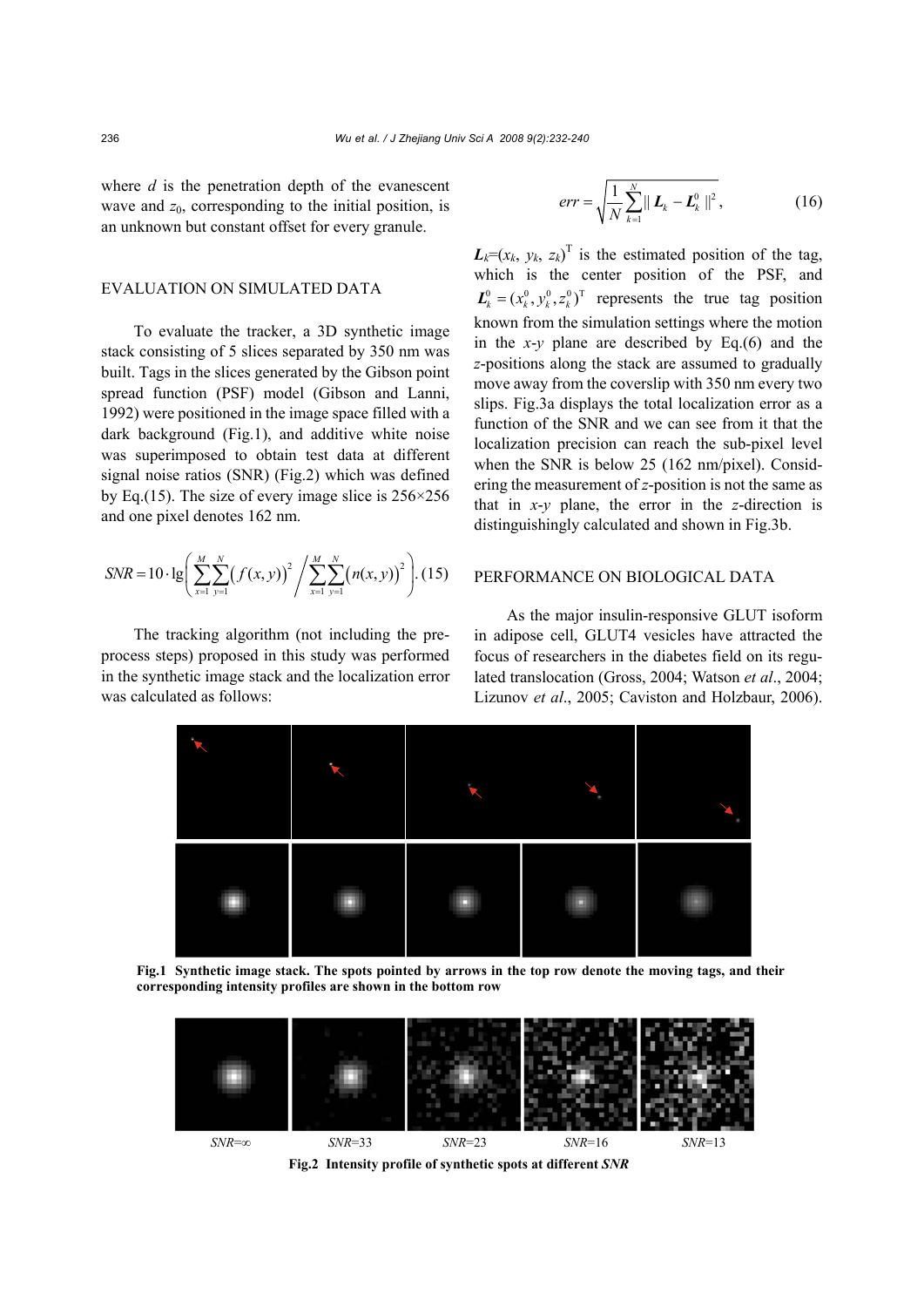

**Fig.3 Localization error of the tracking simulation. The horizontal axis denotes the** *SNR* **and the vertical axis denotes the localization error. (a) Total localization error; (b) Localization error in the** *z***-position** 

In this study, we applied the tracking algorithm in analyzing the long-distance motion of GLUT4 vesicles in adipose cell. Rat primary adipocytes were transfected with the HA-GLUT4-GFP construct and the procedure for monitoring the GFP labelled GLUT4 vesicles was available in (Xu *et al*., 2007).

The Prismless (through-the-objective) TIRF microscopy setup is based on an Olympus IX81 motorized inverted microscope, equipped with an argon laser (excitation *λ*=488 nm; 10 mW), a 60×1.45 NA oil immersion objective (PlanApoN, Olympus). Penetration depth of the evanescent field was measured to be 100 nm. Time-lapse digital images of ROI were acquired on a cooled CCD camera (iXon, ANDOR Technology), 5 frames per second, under the control of Andor iQ software (Version 1.5, Media Cybernetics, Inc.). The resolution of acquired images is 1004×1002 and one pixel denotes 162 nm. A 257×231 ROI from every frame was cut for post-processing.

Before starting the fluorescence correction procedure, it is necessary to provide a reference frame as a starting point. In our experiment, Frame 1 was chosen manually as the reference frame. As shown in Fig.4, the images in the top row exhibit obvious decrease in intensity due to bleaching, while the restored images (bottom row) keep the intensity changeless.

Fluorescence bleaching over time and *z*-motion are two major factors that affect the intensity of vesicles. The compensation method is robust. On one hand, those spots with drastic lateral displacements or drastic intensity changes between two consecutive frames are excluded as outliers. In this case spatial displacements are the dominant factor contributing to intensity fluctuation, while the effect of fluorescence

bleaching is negligible. On the other hand, our correction procedure will compensate those stationary or slowly mobile spots whose intensity changes are more prone to fluorescence bleaching.

Following the fluorescence compensation step, background subtraction was processed to remove the background noise and segment the mobile vesicles. In our experiment, the background model was approximated by the initial 20 frames. The rate of adaptation *α*, which depends on the frame rate and the rate of change of the viewing field, was manually set to 0.2.

Fig.5c shows that most stationary fluorescent vesicles are filtered. Our adaptive background subtraction method has achieved good results. The method is based on stationary background, so when we observe the specimens under TIRFM, we had better keep the specimens as motionless as possible. Additionally, there will be still some additional salt noise after background subtraction. To further remove them, a median filtering method could be applied.

Based on the background-subtracted image stack, we tracked the vesicle with the Kalman filter. Frame 200 was selected as the starting point of tracking procedure. The object was labelled manually in the starting frame and the remaining steps of the algorithm were fully automatic. We initialized the location components of the state  $x_0$  by the center coordinates of the labelled vesicle. All the velocity components were set to zero**.** The process noise covariance *Q* was assigned a small constant value which was empirical and similarly for  $\vec{R}$  and the initial error covariance  $\vec{P}_0$ .

After the *x*-*y* position was located, we could calculate the *z*-position using Eqs.(13) and (14). For *z*<sup>0</sup> is unknown, we just obtained the relative values to the initial position [Eq.(14)]. Fig.6 gives the illustration of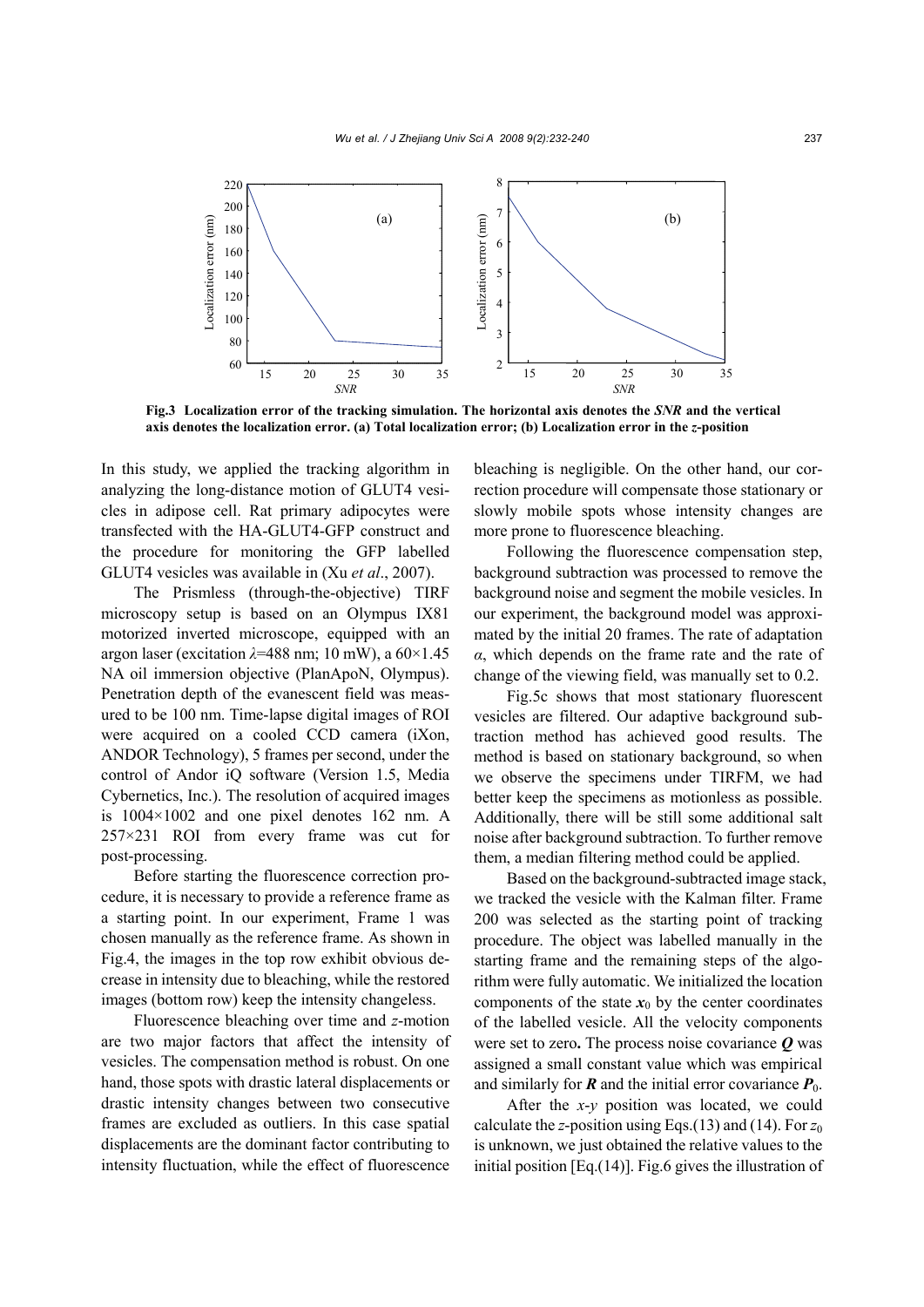

**Fig.4 Results of fluorescence correction. Image pairs, from left to right, are Frames 1, 100, 250 and 450. Images in the top row are raw frames and the corresponding restored images by fluorescence compensation are in the bottom row. For comparison, the top row shows the raw images with loss of intensity but no correction for them and the bottom row shows the corresponding results with fluorescence correction procedure** 



**Fig.5 Results of background subtraction. (a) The image model; (b) The original Frame 220; (c) The subtraction result from (b)** 



**Fig.6 Tracking results of long-distance motion of GLUT4 vesicle. The red rectangle denotes the measured location of the tracked vesicle, the green rectangle denotes the predicted location and the blue line is the moving trajectory of the tracked vesicle. Top row: from left to right are frames 204, 222, 234; Bottom row: from left to right are frames 250, 262, 278**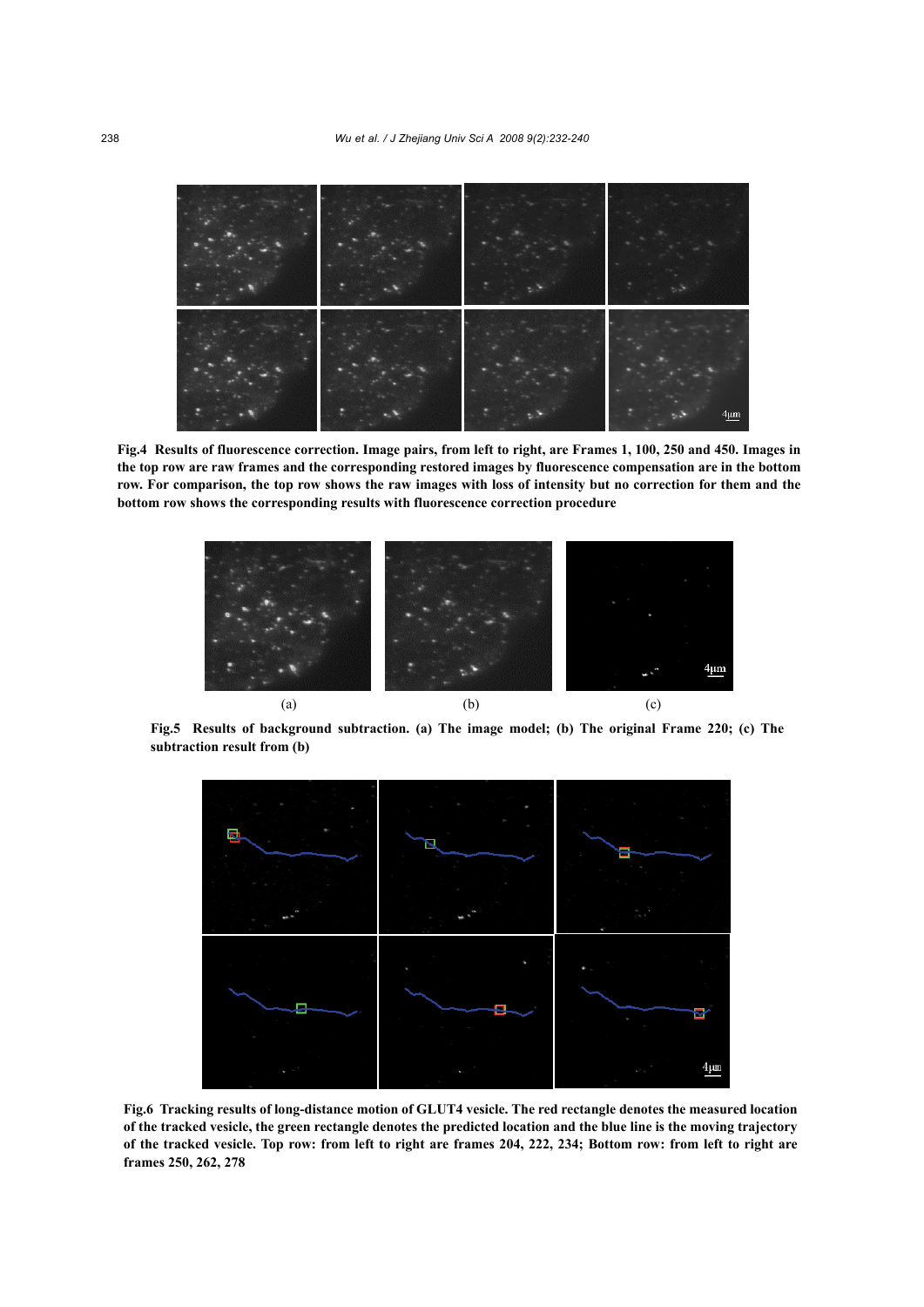the tracking process in the *x*-*y* image plane. As shown in Fig.6, the mobile vesicle was well tracked and the predicted locations were well coincident with the actually measured locations. Referring to (Lizunov *et*   $al$ , 2005), the long-range movement ( $>10 \mu$ m) has the mean speed about 2 μm/s. In our experiment the trace of the mobile vesicle was 32.65 μm and the mean velocity of the vesicle with the radius of 0.57 μm was 2.02 μm/s. The result well corresponds to that reported by Lizunov *et al*.(2005). Also, we applied our method in another experiment with multiple GLUT4 vesicles (Fig.7). In this experiment, the motions of vesicles show various types such as short-distance direct motion (trace 2), random motion (trace 1) and long-distance motion (trace 3).



**Fig.7 Results of multiple tracking of GLUT4 granules. The red line is the moving trajectory of tracked vesicles and the numbers denote different types of motion**  1: random motion; 2: short-distance direct motion; 3: longdistance motion

### **CONCLUSION**

This study aims to present a robust 3D Kalman filter based tracking algorithm to track the GLUT4 vesicles in TIRF microscopy. Through the methods proposed and the experimental results presented above, we concluded:

(1) As there was phenomenon of fluorescence bleaching in our experiments, we have applied a fluorescence correction method to compensate the intensity of vesicle. This procedure was necessary and effective. The following steps, background subtraction and *z*-position measurement, were processed more robustly and accurately owing to the correction method.

(2) According to the acquired images having the complicate background filled with lots of stationary fluorescent vesicles and having gradual changes of intensity, we have adopted an adaptive background subtraction method to remove the stationary vesicles and to segment the mobile ones.

(3) Even after background subtraction, there were some fake mobile vesicles or other true ones belonging to other motion trajectories. Moreover, the tracked vesicles are not speed-invariant. So we have introduced the Kalman filter into tacking process, avoiding searching the whole image space or giving a speed limit. GLUT4 vesicles were well tracked under Kalman filter's prediction-measurement recursive framework.

(4) The fluorescence correction method presented in this study is suitable for other time-lapse fluorescent image stacks and the track algorithm can also be applied in tracking other granules like GLUT4 in living cell.

## ACKNOWLEDGEMENTS

We thank Dr. S.W. Cushman with NIH/NIDDK for providing the HA-GLUT4-GFP construct and Dr. Jiangbing Shuai with Zhejiang University for his advice on plasmid purification.

### **References**

- Ahdesmäki, M., Lähdesmäki, H., Gracey, A., Shmulevich, L., Yli-Harja, O., 2007. Robust regression for periodicity detection in non-uniformly sampled time-course gene expression data. *BMC Bioinformatics*, **8**(1):233-249. [doi:10.1186/1471-2105-8-233]
- Bornfleth, H., Edelmann, P., Zink, D., Cremer, T., Cremer, C., 1999. Quantitative motion analysis of subchromosomal foci in living cells using four-dimensional microscopy. *Biophys. J.*, **77**(5):2871-2886.
- Caviston, J.P., Holzbaur, E.L., 2006. Microtuble motors at the intersection of trafficking and transport. *Trends Cell Biol.*, **16**(10):530-537. [doi:10.1016/j.tcb.2006.08.002]
- Cheezum, M.K., Walker, W.F., Guilford, W.H., 2001. Quantitative comparison of algorithms for tracking single fluorescent particles. *Biophys. J.*, **81**:2378-2388.
- Genovesio, A., Liedl, T., Emiliani, V., Parak, W.J., Coppey-Moisan, M., Olivo-Marin, J.C., 2006. Multiple particle tracking in 3-D+*t* microscopy: method and application to the tracking of endocytosed quantum dots. *IEEE Trans. on Image Processing*, **15**(5):1062-1070. [doi:10.1109/TIP. 2006.872323]